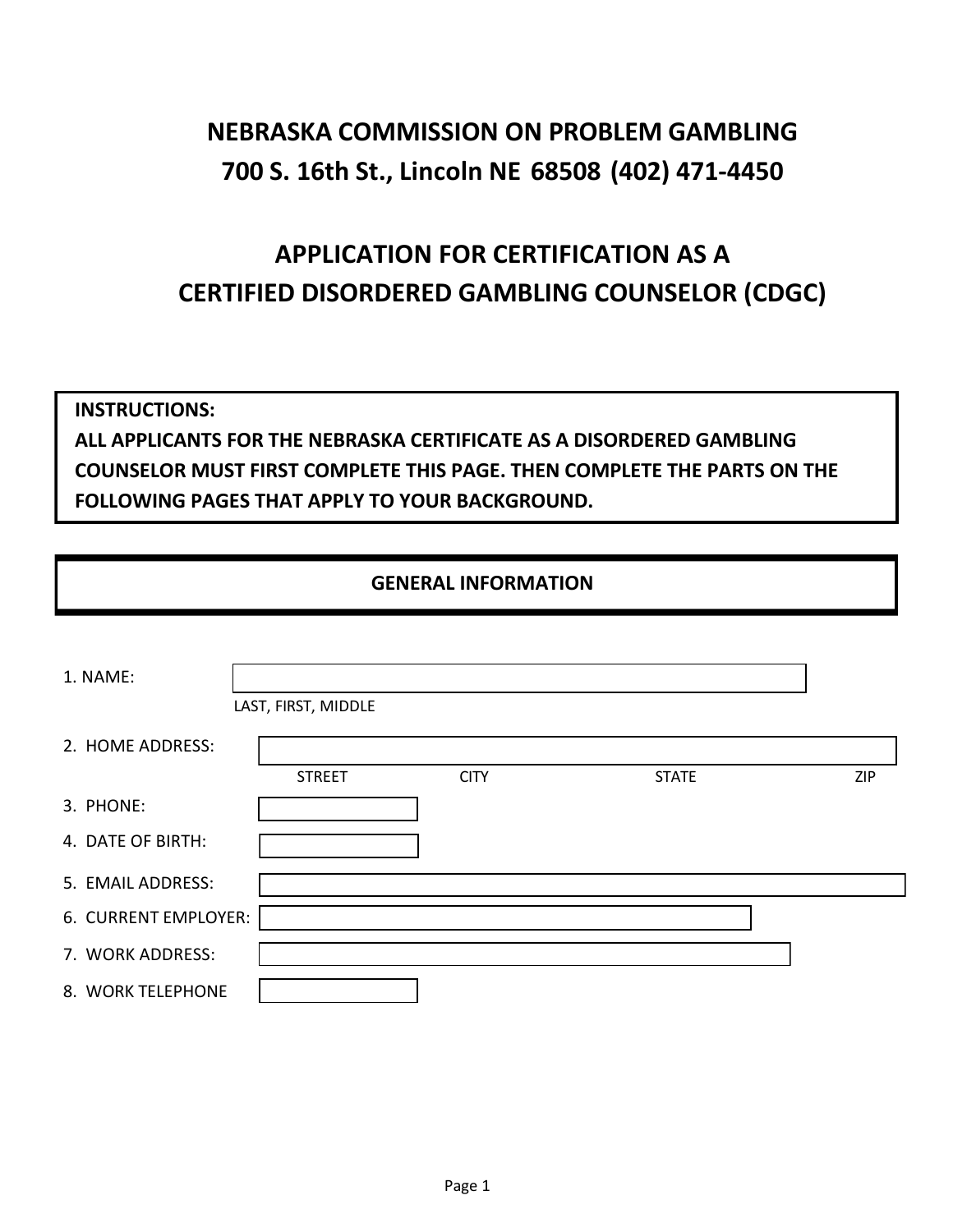### **IF YOU HOLD A CURRENT NEBRASKA LICENSE AS LADC, LMPH, LIMHP OR LICENSED PSYCHOLOGIST COMPLETE THE FOLLOWING**

#### ARE YOU CERTIFIED/LICENSED AS A DISORDERED GAMBLING COUNSELOR NATIONALLY OR IN ANY OTHER STATE?

| <b>YES</b><br><b>NO</b><br>IF YES, COMPLETE:                                                                                                                                                                                                                                                                                                                                                 |  |
|----------------------------------------------------------------------------------------------------------------------------------------------------------------------------------------------------------------------------------------------------------------------------------------------------------------------------------------------------------------------------------------------|--|
| <b>STATE CERTIFIED IN:</b><br><b>CERTIFYING ENTITY:</b><br><b>ADDRESS:</b><br>TELEPHONE No.<br>YOUR CERTIFICATION TITLE:                                                                                                                                                                                                                                                                     |  |
| HAS DISCIPLINARY ACTION EVER BEEN TAKEN ON YOUR LICENSE/CERTIFICATE?<br><b>NO</b><br><b>YES</b><br>IF YES, COMPLETE:<br>DATE OF ACTION:<br>TYPE OF ACTION:                                                                                                                                                                                                                                   |  |
| HAVE YOU EVER BEEN CONVICTED OF A MISDEMEANOR OR A FELONY?<br><b>NO</b><br>If yes, complete:<br><b>YES</b><br><b>CRIME COMMITTED:</b><br>DATE OF CONVICTION:<br><b>LOCATION OF COURT:</b><br>ATTACH OFFICIAL COURT DOCUMENTS REGARDING CIRCUMSTANCES OF CHARGES, DISPOSITION OF<br>THE CASE, WHETHER PROBATION/PAROLE HAS BEEN COMPLETED (IF APPLICABLE) AND YOUR CURRENT<br>LEGAL STANDING. |  |
| DATE YOU COMPLETED TRAINING TO COUNSEL FOR GAMBLING ADDICTION:                                                                                                                                                                                                                                                                                                                               |  |
| DATE YOU PASSED THE NEBRASKA TEST OVER GAMBLING ADDICTION KNOWLEDGE:                                                                                                                                                                                                                                                                                                                         |  |
| DATE YOU WERE APPROVED AS A PROVISIONAL CERTIFIED DISORDERED GAMBLING COUNSELOR:                                                                                                                                                                                                                                                                                                             |  |
| NAME OF ASSIGNED CLINICAL CALLS MODERATOR:                                                                                                                                                                                                                                                                                                                                                   |  |
| LIST DATES OF PARTICIPATION IN CLINICAL CALLS:                                                                                                                                                                                                                                                                                                                                               |  |
| HAVE YOU ASKED YOUR CINICAL CALLS MODERATOR TO SEND A LETTER TO THE COMMISSION ON PROBLEM<br>GAMBLING SUMMARIZING YOUR CLINICAL CALLS EXPERIENCE?<br>YES<br>NO                                                                                                                                                                                                                               |  |
| ATTACH PROOF OF THIRTY (30) HOURS OF EDUCATION IN THE KNOWLEDGE                                                                                                                                                                                                                                                                                                                              |  |

AND SKILLS OF DISORDERED GAMBLING COUNSELING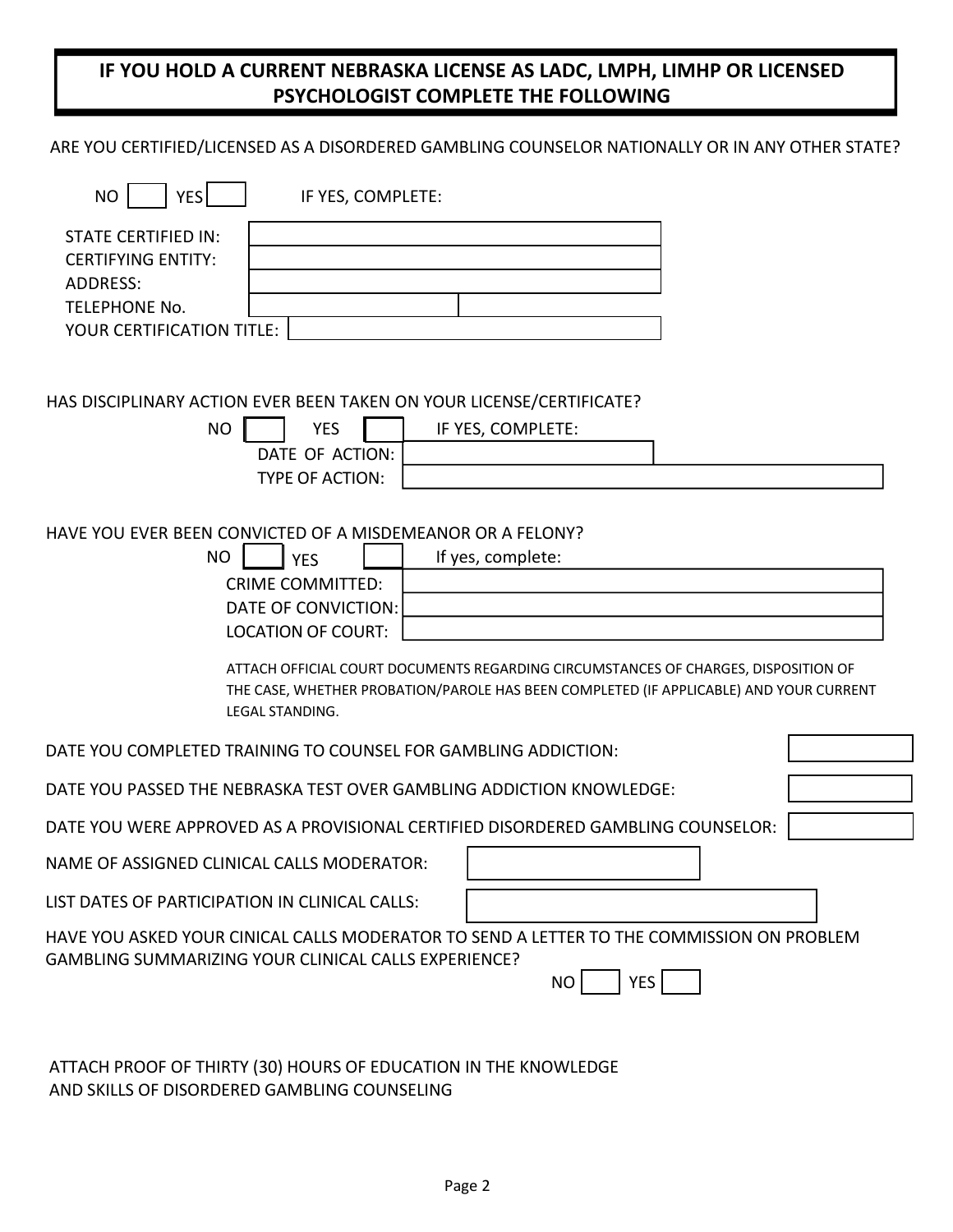### **IF YOU DO NOT HOLD A CURRENT NEBRASKA LICENSE AS LADC, LMPH, LIMHP OR LICENSED PSYCHOLOGIST COMPLETE THE FOLLOWING**

| DATE YOU COMPLETED TRAINING TO COUNSEL GAMBLING ADDICTION:                          |       |     |
|-------------------------------------------------------------------------------------|-------|-----|
| DATE YOU WERE APPROVED AS A PROVISIONAL CERTIFIED<br>DISORDERED GAMBLING COUNSELOR: |       |     |
| DATES YOU PERFORMED COUNSELING AS A PROVISIONAL CERTIFIED                           | FROM: | TO: |
| DISORDERED GAMBLING COUNSELOR: (FROM) - (TO)                                        |       |     |

YOUR PROVISIONAL COUNSELING SUPERVISOR:

| NAME:    |  |
|----------|--|
| ADDRESS: |  |
| PHONE:   |  |
| EMAIL:   |  |

HAS YOUR PROVISIONAL COUNSELING SUPERVISOR COMPLETED THE COMMISSION-APPROVED VERIFICATION AND EVALUATION FORMS?

| NO | vrc |
|----|-----|
|    |     |

ATTACH PROOF OF SEVENTY-TWO (72) HOURS OF EDUCATION IN THE KNOWLEDGE AND SKILLS OF DISORDERED GAMBLING COUNSELING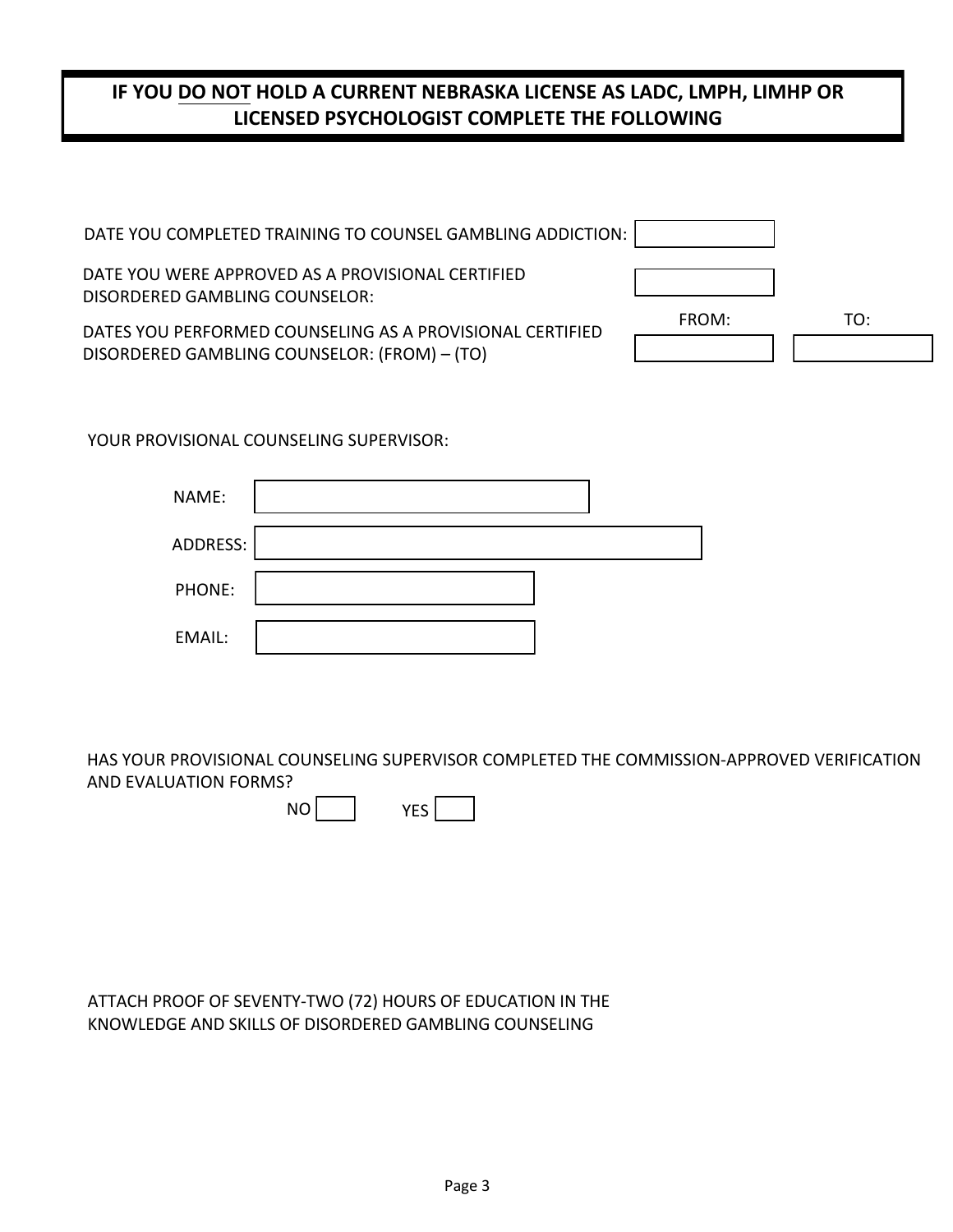## **IF YOU ARE APPLYING FOR CERTIFICATION BY RECIPROCITY COMPLETE THE FOLLOWING**

IF YOU HOLD A CERTIFICATE ISSUED BY THE INTERNATIONAL GAMBLING COUNSELOR CERTIFICATION BOARD, ANSWER THE FOLLOWING:

| <b>CLASS OF CERTIFICATE:</b> |  |
|------------------------------|--|
| <b>CERTIFICATE NUMBER:</b>   |  |
| DATE OF ISSUE:               |  |

IF YOU HOLD A CERTIFICATE ISSUED BY ANOTHER STATE QUALIFYING YOU TO COUNSEL FOR ADDICTION TO GAMBLING, ANSWER THE FOLLOWING:

| <b>CLASS OF CERTIFICATE:</b>                                                                                             |
|--------------------------------------------------------------------------------------------------------------------------|
| <b>CERTIFICATE NUMBER:</b>                                                                                               |
| DATE OF ISSUE:                                                                                                           |
| <b>STATE OF ISSUE:</b>                                                                                                   |
| NAME OF ISSUING AUTHORITY:                                                                                               |
| HAVE YOU EVER BEEN THE<br>SUBJECT OF DISCIPLINARY ACTION<br>YES <sup>1</sup><br>NO<br><b>REGARDING YOUR CERTIFICATE?</b> |
| IF YES, EXPLAIN:                                                                                                         |
|                                                                                                                          |
|                                                                                                                          |
|                                                                                                                          |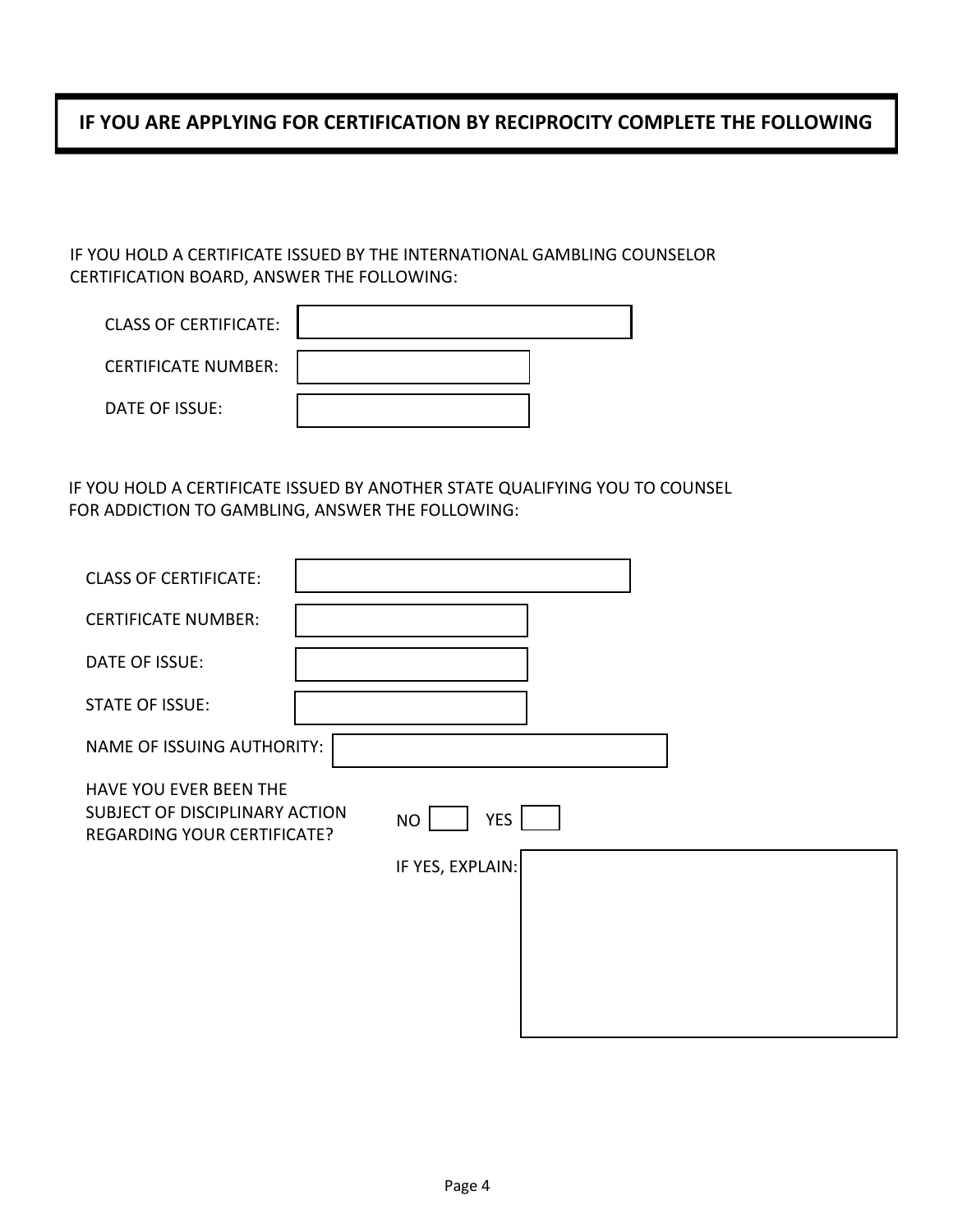#### **CODE OF ETHICS**

#### **APPLICANT MUST ADHERE TO THE FOLLOWING CODE OF ETHICS:**

- **PROVIDE AND SUPPORT THE HIGHEST QUALITY OF CARE IN THE RECOVERY OF ALL PERSONS SERVICED** WHICH SHALL INCLUDE REFERRING, OR RELEASING AN INDIVIDUAL TO OTHER HEALTH PROFESSIONALS OR SERVICES, IF THAT IS IN THE INDIVIDUALS BEST INTEREST.
- **RESPECT THE UNIQUE CHARACTERISTICS OF THE PROFESSIONAL COUNSELING RELATIONSHIP WHICH** DEMANDS SOUND, INTER-PERSONAL TRANSACTIONS BETWEEN CLIENT AND COUNSELOR.
- **RESPECT THE THERAPEUTIC NEEDS OF THE CLIENT BY NOT ENGAGING IN A PERSONAL OR SEXUAL** RELATIONSHIP WITH THE CLIENT.
- **RESPECT THE THERAPEUTIC NEEDS OF THE CLIENT BY NOT CONDUCTING ANY BUSINESS OR POLITICAL** TRANSACTIONS WITH THE CLIENT, THAT MAY JEOPARDIZE THEIR THERAPEUTIC NEEDS.
- **ADHERE TO A STRICT POLICY OF NON-DISCRIMINATION IN THE PROVISION OF SERVICES BY NOT** DISCRIMINATING BASED ON; RACE, DISABILITY, APPEARANCE, RELIGION, AGE, SEX, INTELLIGENCE, SEXUAL ORIENTATION, NATIONAL ORIGIN, MARITAL, ECONOMIC, EDUCATIONAL, OR SOCIAL STATUS.
- **RESPECT THE BASIC HUMAN RIGHTS OF ALL CLIENTS INCLUDING THEIR RIGHT TO MAKE THEIR OWN** DECISIONS, TO PARTICIPATE IN ANY PLANS MADE IN THEIR INTERESTS, AND TO REJECT SERVICES UNLESS A COURT ORDER STIPULATES OTHERWISE.
- **ADHERE TO THE LEGAL REQUIREMENTS FOR CONFIDENTIALITY OF ALL RECORDS, MATERIALS, AND** COMMUNICATIONS, REGARDING CLIENTS, THEIR FAMILIES AND SIGNIFICANT OTHERS.
- ASSESS THEIR PERSONAL AND PROFESSIONAL STRENGTHS AND LIMITATIONS, BIASES AND EFFECTIVENESS ON A CONTINUING BASIS. STRIVE FOR SELF-IMPROVEMENT, AND ASSUME RESPONSIBILITY FOR PROFESSIONAL GROWTH THROUGH FURTHER EDUCATION AND TRAINING.
- **RESPECT THE RIGHTS AND VIEWS OF FELLOW COLLEAGUES AND MEMBERS OF OTHER PROFESSIONS.**
- **REFRAIN FROM THE ABUSE OF MOOD-ALTERING CHEMICALS OR GAMBLING. IN A MANNER THAT WILL** REFLECT ADVERSELY ON THE CREDIBILITY AND INTEGRITY OF THE PROFESSION.
- **REPORT EVIDENCE OF INCOMPETENT, UNETHICAL, UNPROFESSIONAL, OR ILLEGAL PRACTICE OF A** CERTIFIED DISORDERED GAMBLING COUNSELOR.

#### **I HAVE READ AND AGREE TO BE BOUND BY THIS CODE OF ETHICS.**

#### SIGNATURE (SIGN IN BLUE INK) DATE